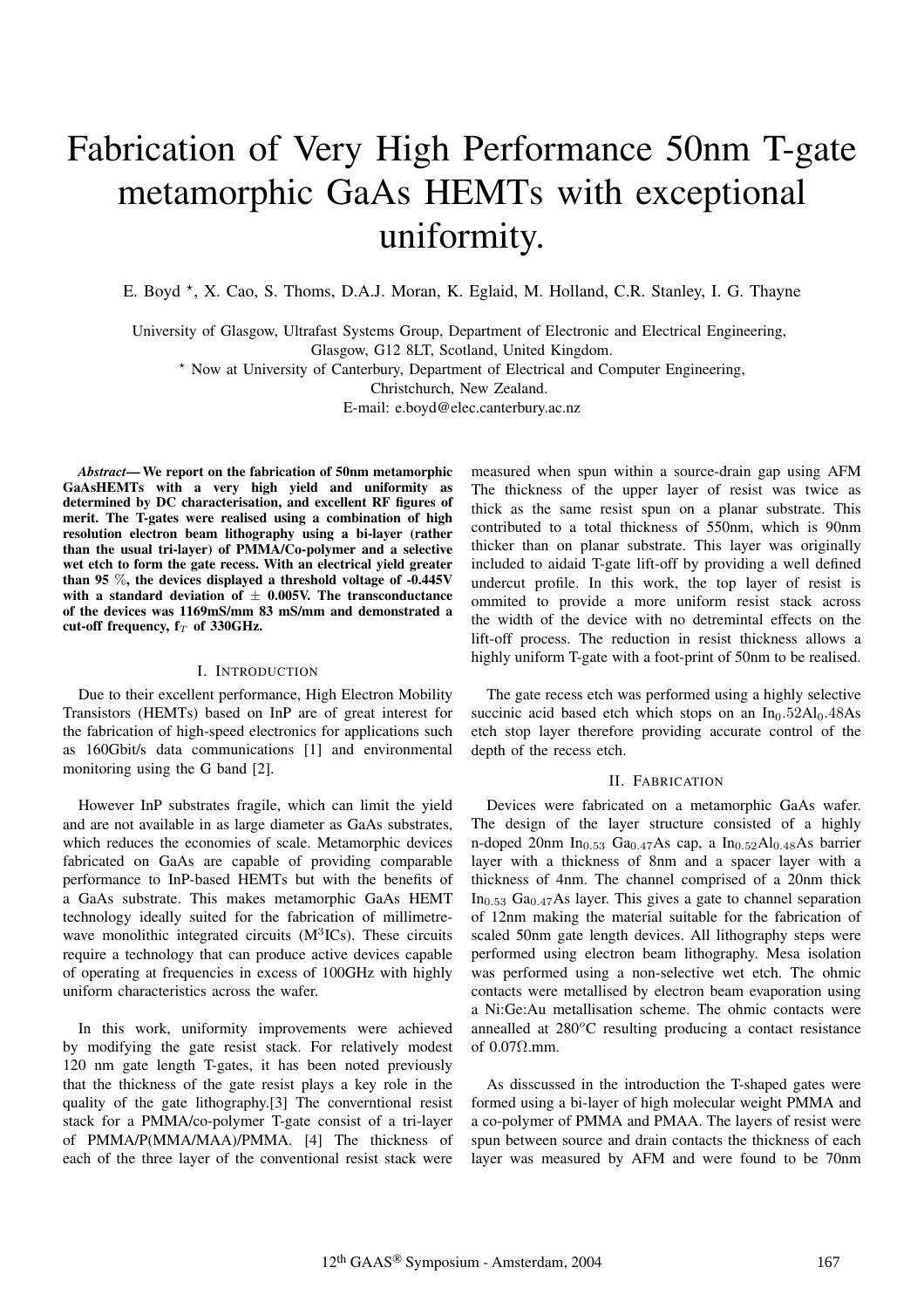

Fig. 1. SEM Cross–section of fabricated 50nm T-gate

and 250nm for the PMMA and co-polymer layer respectively . This gives a total resist thickness of 320nm allowing metal with a thickness of up to 200nm to be evaporated and lifted off without problems. The gate lithography was performed using a Leica EBPG-5HR electron beam tool using a spot size of 12nm. This tool operated with an acceleration voltage of 100kV in order to minimise scattering through the resist which has the effect of increasing the effective spot size of the beam.

The gate recess was formed using a succinic acid based selective wet etch. The length of the recess offset was controlled by the etch time. The recess offset of these devices was 10nm, this was length was determined by experiment to give the best transfer characteristics for this layer structure. The gates were formed by evaporating and lifting off Ti:Pt:Au film with a total thickness of 200nm. Fig. 1 shows a cross-section of the gate region of a typical device. It can be seen that the foot-width of the device is 50nm with a clear separation between the gate-head and the doped cap. The devices were completed with the addition of 400nm thick Co-Planar Waveguide (CPW) bond pads to allow on wafer characterisation .

#### III. RESULTS

The devices were characterised on-wafer using Cascade Microtech V-band probes and an HP4155C parameter analyser. The electrical yield was greater than 95%.

Output Characteristics of 50nm mmHEMT 2x20um



Fig. 2. Output Characteristics of  $2x20 \mu m$  50nm metamorphic HEMT



Fig. 3. Transfer Characteristics of  $2x20 \mu m$  50nm metamorphic HEMT

Fig. 2 shows the output charcteristic of a  $2x20 \mu m$  device measured with  $V_{ds}$  varying from 0 to 1.1V and stepping the gate voltage,  $V_{qs}$  from 0.2 to -0.3V in -0.1V steps. The transfer characteristic measured with  $V_{gs}$  varied from -0.7V to 0.2V is given in Fig. 3. The output characteristic illustrates the low access resistance and the excellent pinch off characteristic of the device. The transfer characteristic shows the maximum transconductance of 1200mS/mm at drain bias of 1.1V. The peak transconductance of this particular device is 1200mS/mm which is achieved at a gate voltage of -0.05V.

The threshold voltage across the wafer were measured by taking the threshold voltage,  $V_{th}$  to be 2% of  $I_{dss}$ . The histogram of these values is shown in Fig. 4, the large majority of devices tested had a threshold voltage in the range of -0.425V to -0.475V. The average threshold voltage of the devices is -0.445V with a standard deviation of 0.005V this is, to the author's knowledge, the most uniform threshold voltage demonstrated for HEMT of this gate length. The average